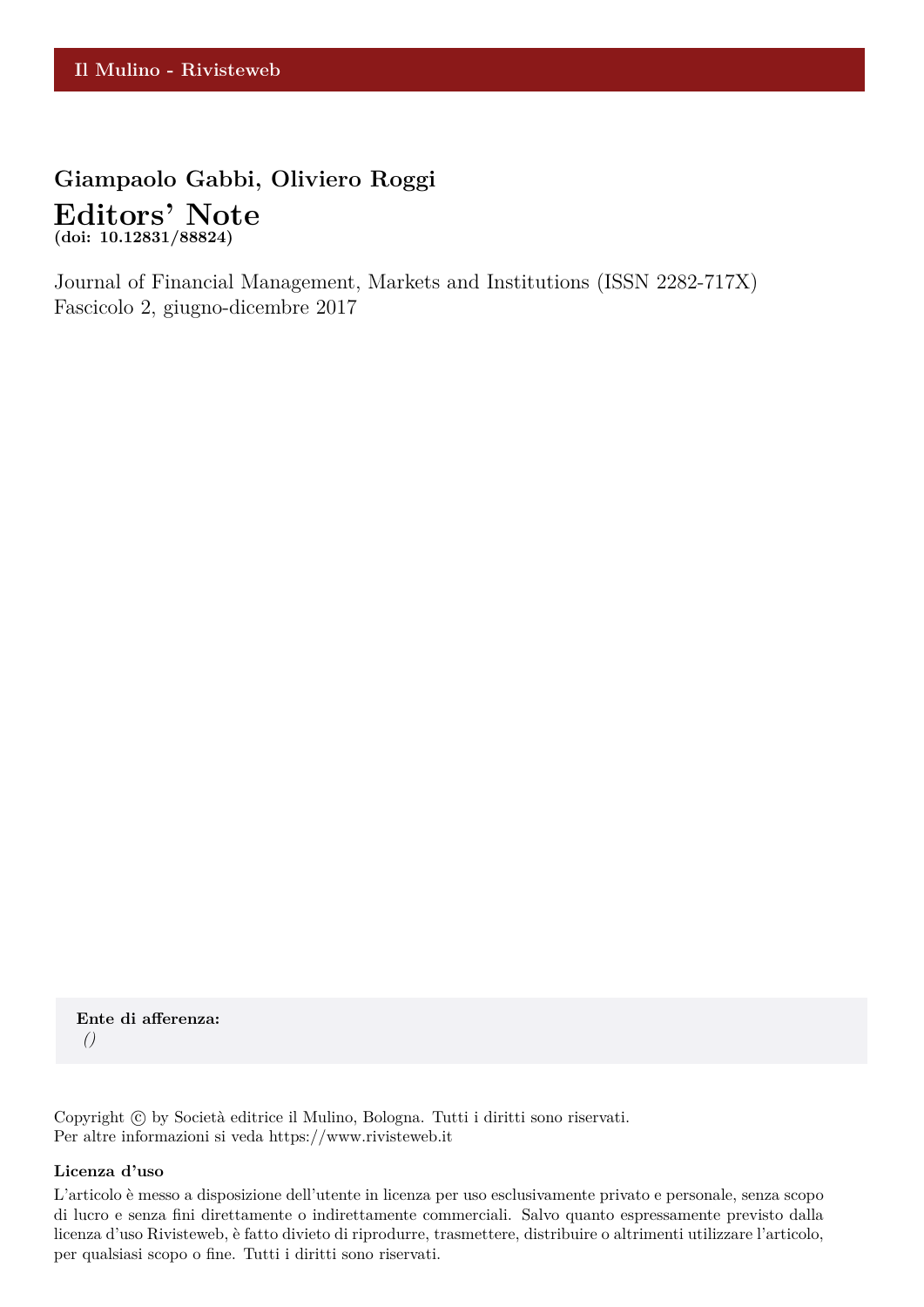## Editors' Note. Risks, Deviations from Efficiency, and Financial Regulation: A Foreword



Giampaolo Gabbi Università degli Studi di Siena

Oliviero Roggi Università degli Studi di Firenze

The increasing role taken by risk management in the financial literature, and at the same time, in banking management literature, cannot be only explained by the impact that the financial crisis has had on the imbalances of financial intermediaries. The crisis has certainly led to an acceleration and intensification of a process which began some time ago, and that could indeed be inherent in the nature of credit and financial companies.

The development of the theories of financial intermediation, since the seminal contribution by Pyle  $(1971)$  supporting the uncertainty assumption that contracts are «intrinsically» and «specifically» risky, and that agents are adverse to risks, has introduced the main intuition that the existence of banks may be explained by the deviation from efficient market hypothesis.

More specifically, one of these deviations is the demonstration of the invalidity of the assumption that there are no externalities in the market. While the discussion of the role of externalities has a long thread throughout the literature on economic theory, and includes many important contributions by the major theoreticians of the  $20<sup>th</sup>$  century, the focus has always been on the production of commodities and to a lesser extent services. There has been little use of this notion in the analysis of financial markets, with some notable exceptions. One is the research, by Stiglitz (2002), of how asymmetric information results in market inefficiency or market failure, especially of the type known as incompleteness, of financial and insurance institutions.

Particularly, the asymmetric information theory provides many clues not only for explaining the existence and the crucial role of banks in financial markets and in the economy as a whole, but also for explaining financial fluctuations and their recurring degeneration into serious, sometimes devastating, financial crises. The causal mechanisms, triggered by an increase in the interest rate producing a positive feedback with asymmetric information, are liable to trigger cumulative processes bringing about recurring fluctuations, and under particular circumstances, financial collapse.

Again, an important violation of the efficient market theory is the presence of external diseconomies from the activity of risk taking. It is an inherent characteristic of risk taking in financial markets that it can have a material and adverse impact on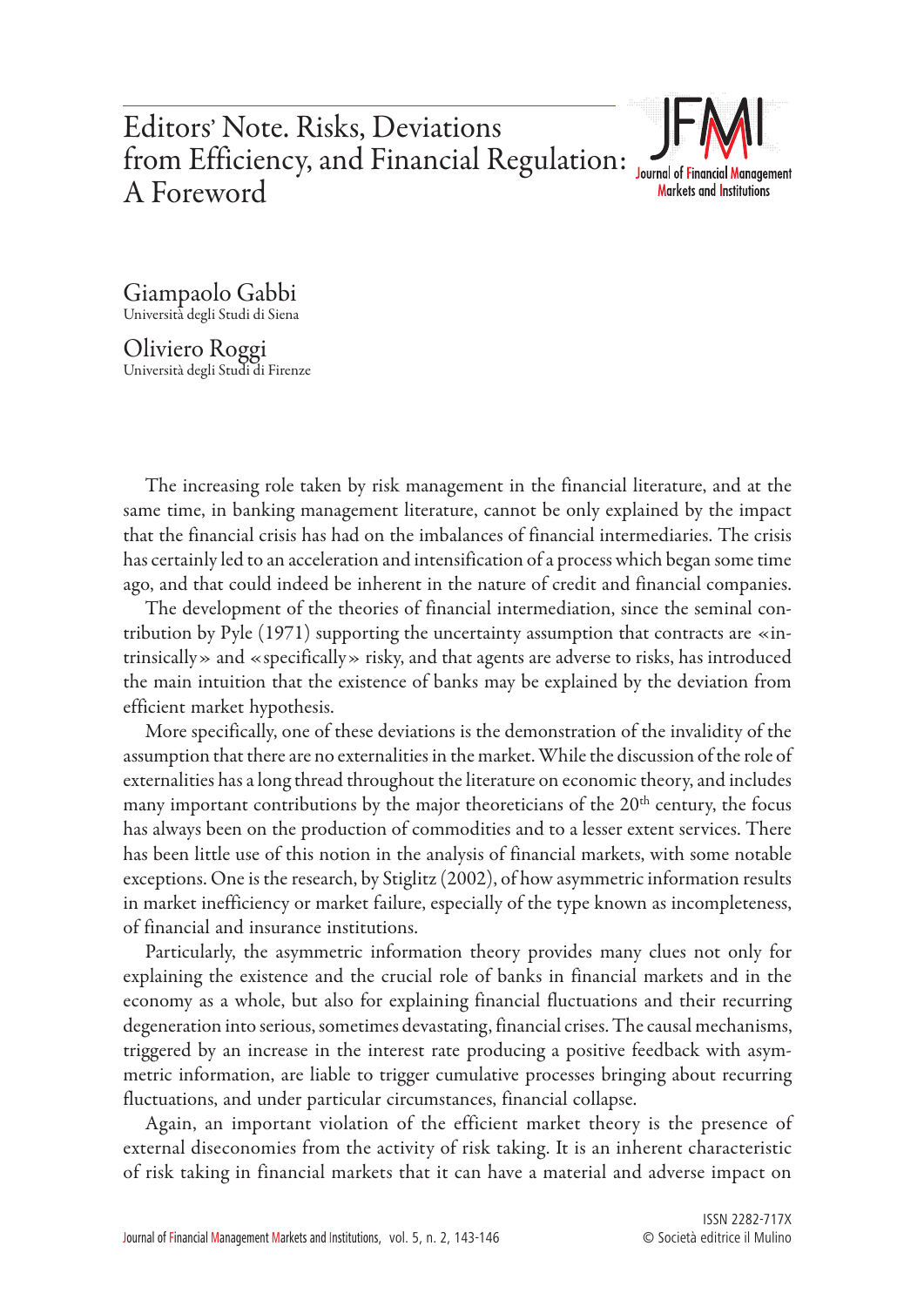those beyond the risk taking firm and even the immediate counterparties of the risktaking firm. It becomes an externality when it affects firms and individuals who are neither counterparties to the transaction nor the firm, and who might not even be participating in the same market. It is inherent in that it is an unavoidable consequence of risk taking.

In other terms, we could say that the core business of financial institutions is trading (and hedging) risk. Consequently, their portfolios are full of risks that are expected to be measured, monitored, and managed. Thus, we arrive at this point: risk management is not only an organisational office to oversee the accuracy of exposures and their coherence with policy, limits and financial regulation. It is the discipline that is able to find out how the «core commodity» of financial and credit firms arises. It is one of the key rationales (if not the main rationale) of financial regulation. It should form a major part of the training background of financial institution managers and directors who assess and design the strategy based on risk appetite and the connected expected returns.

That is why a conference devoted to risk management, like the International Risk Management Conference (IRMC) – which in 2017 reached its  $10<sup>th</sup>$  edition – has hosted not only papers and speeches that focus on traditional risk management topics, but also on Asset Pricing, Banking, Financial Econometrics, Capital Markets, Corporate Finance, Financial Crises, Corporate Governance, Market Microstructure, Financial Regulation, Corporate Investment Decision, Global Risk Markets, Macro-financial Linkages, Financial Policy, Securitization, and Behavioural Finance.

This issue collects some of the most relevant papers in terms of research questions, methodologies and policy implications.

The paper written by Andrea Pagano addresses the question «Does CRDIV provide an efficient way to deal with banks' simultaneous defaults?». The Author focuses on issues relating to the Capital Requirement Directive IV detailed rules on the new global regulatory standards for bank capital adequacy, and runs a quantitative assessment where banks are part of a common economic environment. Through a micro simulation portfolio model, the paper estimates the aggregate distribution of bank losses assuming banks are interconnected via a correlation structure, and possibly, a contagion network. The main results are that systemic loss in the presence of a correlation across banks is 5% higher than what the system may experience without any correlation. Another key finding is that the regulatory rule of requiring extra capital as soon as the common equity falls below 5.125% of risk weighted assets is more efficient than asking GSIBs or all banks to increase their Common Equity Tier 1.

Oana Toader and Sebastian Schich face one of the main issues about the significance of being a global systemically important bank. Elements of recent bank regulatory reform plainly focus on ending the «too-big-to-fail» phenomenon. As part of these efforts, some banks have been designated as «globally systemically important banks» (henceforth G-SIBs) and a tighter regulatory, supervisory, and failure resolution regime has been imposed on them. The article asks what the effect of this special treatment on the value of implicit bank debt guarantees of these banks has been, as measured by credit rating uplifts. Based on a sample of 27 G-SIBs and a control group of 177 other large banks from 23 countries for the period from 2007 to 2015, the article finds that the treatment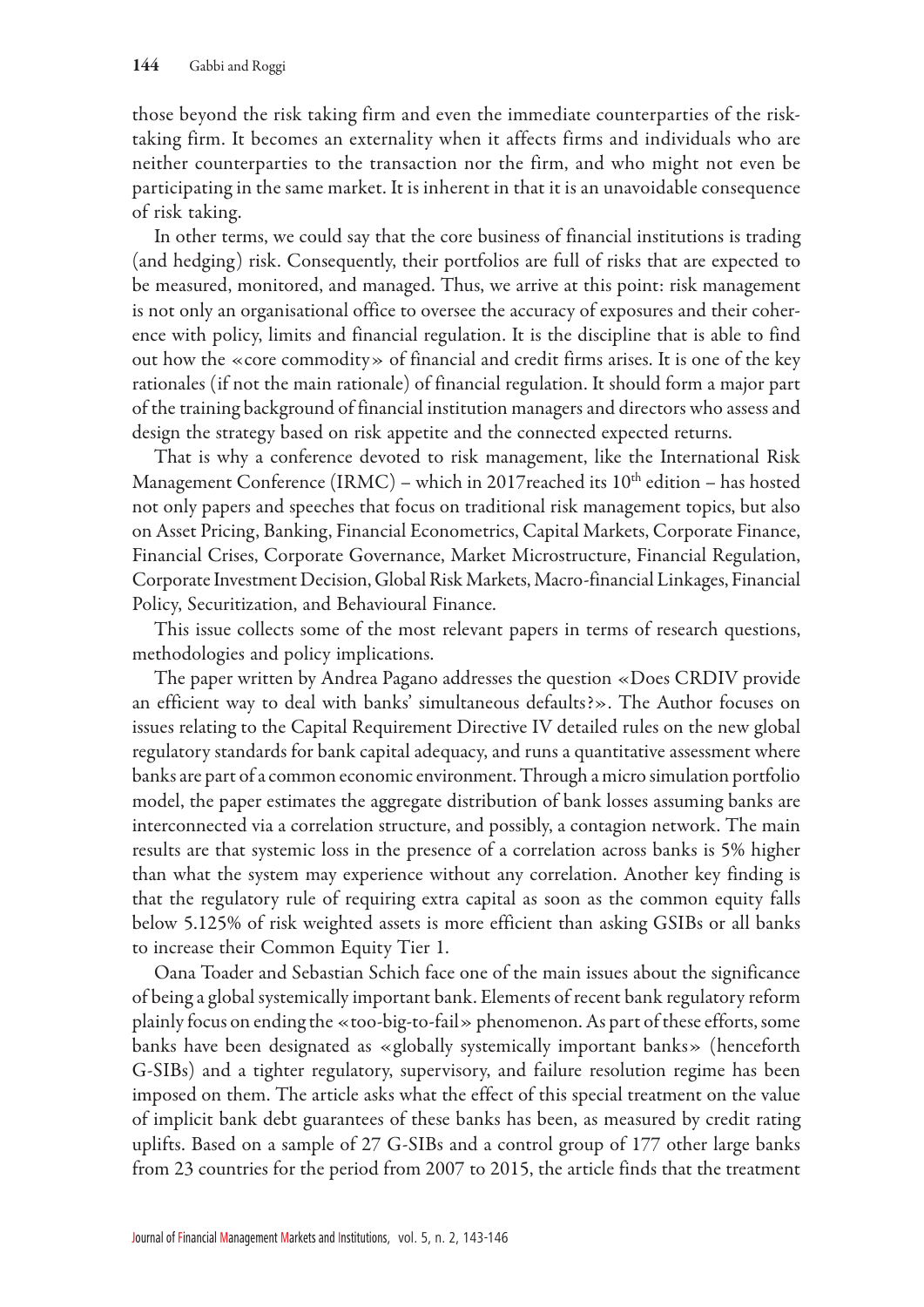has not significantly altered the value of implicit bank debt guarantees for G-SIBs, as of yet. G-SIBs continue to benefit from a significantly higher value of implicit guarantee than other banks. The article also finds that tightened resolution practices, at the national level, have significantly reduced the value of implicit guarantees for other banks, but not for G-SIB banks. The results in the paper are nonetheless consistent with the view that the broader package of regulatory reform, and in particular changes to resolution regimes, have had the desired effects, which is to limit the notion that the debt of banks benefits from implicit publicly provided guarantees. In this regard, actions seem to speak louder than words: imposing losses on debtholders as part of changed resolution practices matters more than changing resolution frameworks without applying the newly available instruments and implicating debtholders in the loss-sharing. That said, G-SIBs' debt valuations have escaped the effect of the changed resolution practices so far; in that sense, being a G-SIB does matter.

The paper «Ambiguity and Interbank Market Participation: Relationship and Transactional Banking» by Reina Renard introduces an equilibrium model where either risk adverse (RA) or ambiguity adverse (AA) banks face the choice whether or not to fully participate in the interbank market. Risk adverse banks know the probability distribution of their counterparty with regard to default, and they maximise their utilities. Ambiguity adverse banks don't have a unique prior, have a min-max preference (maximise the worst-case scenario) and behave cautiously. Interbank lending is possible by establishing stable lending relationships with other banks, or by engaging in transactional banking. Relationship lending allows lenders to reduce ambiguity but it entails costs. The assumption of the paper is that these costs are lower for larger banks. Borrowers prefer low interest rates, and the prevailing banking type in equilibrium is determined by the lowest interbank rate.

An initial interesting result of the paper is that relationship lending reduces participation for ambiguity adverse banks. Another interesting result is that participation increases non-linearly with the interbank rate, as different groups enter the *IBM*: first RA banks enter and engage in transactional banking, then AA banks enter, and whether lending is relationship or transactional, depends on the parameters of the model. The paper's outcomes could be potentially relevant for regulators and central banks – policy and regulation should react efficiently in terms of the microstructure features – but also for lending banks in the light of portfolio choice. The author in fact suggests that, besides considering the links between banks in the *IBM*, regulators should account for how preferentially connected banks are, and therefore, determine the optimal level of relationships.

The final paper presented in this special issue is «Data Mining of Contingent Convertible Bonds». Jan De Spiegeleer, Ine Marquet and Wim Schoutens develop and apply sophisticated data mining techniques to detect at an early stage the potential risks regarding the stability of institutions by using market information on their issued contingent capital instruments (CoCos). The authors suggest that the identification of outliers can interest market analysts, risk managers, regulators and traders. In order to investigate the issue, robust methodologies (Multivariate Covariance Determinants and Mahalanobis Distance to detect the outliers) are used. Outlier CoCos are detected in comparison to previous periods taking into account extreme market price movements. The paper applies